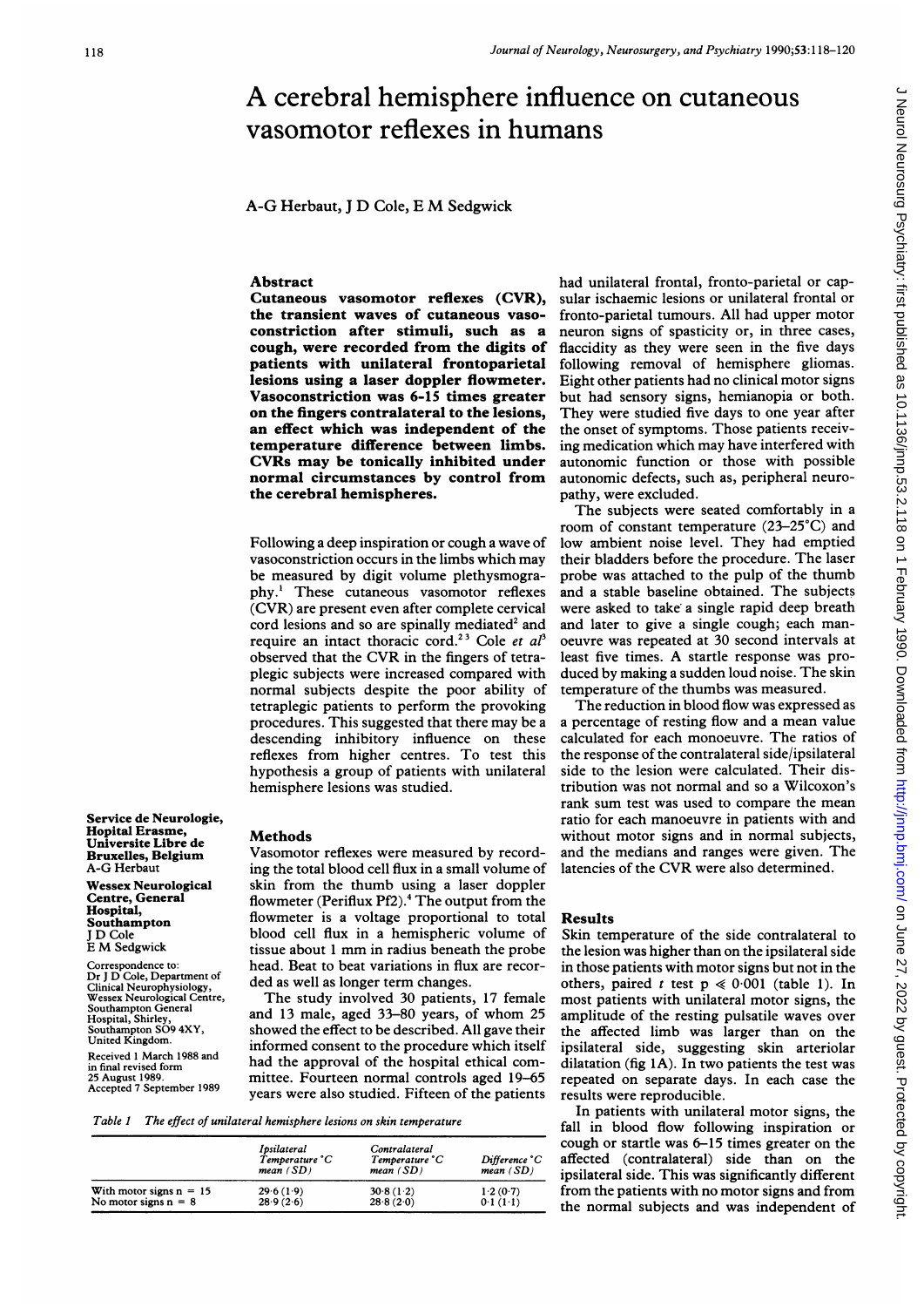$(a)$  Right thumb

Figure la Reduction in skin blood flow after an Inspiration in <sup>a</sup> woman of 80 years with left hemiplegia, left sensory loss and left homonymous hemianopia due to an extensive right hemisphere infarct. Beginning of inspiration (T): beginning of response (1). After warming the hands the effect is still more marked on the affected side  $(1b)$ .



the responses were similar on both sides; mean Spontaneous not on the ipsilateral side in some of the cerebral lesions.

Figure 2 Reduction in skin blood flow after an inspiration (a) and a startle manoeuvre (b) in a 68 year old woman with <sup>a</sup> left frontal glioma producing a right hemiplegia. Spontaneous vasoconstrictions were observed in the right thumb despite normal respiration (c). Beginning of manoeuvre  $(†)$ ; beginning of response (1).



Table 2 Median ratio and ranges of contralateral to ipsilateral fall in skin blood flow perature effects. after provocative manoeuvres in unilateral hemisphere lesions and related to skin The findings. temperature. For normal subjects the ratio is largest response/smallest

|                                         | n  | cough          | inspiration    | startle        |
|-----------------------------------------|----|----------------|----------------|----------------|
|                                         |    |                |                |                |
| Temp difference $>1^{\circ}C$           |    |                |                |                |
| Motor signs                             | 7  | $8-0$          | 5.2            | 13.0           |
|                                         |    | $(2.7 - 30.0)$ | $(2.0 - 18.4)$ | $(1.9 - 38.0)$ |
| Temp difference $\leq 1^{\circ}C$       |    |                |                |                |
| Motor signs                             | 8  | $7-4$          | 6.9            | 15.0           |
|                                         |    | $(1.8 - 34.2)$ | $(1.5 - 25.3)$ | $(1.5 - 27.0)$ |
| No motor signs                          | 8  | 0.9            | 1.0            | 0.6            |
|                                         |    |                | $(0.8-1.9)$    | $(0.1 - 1.0)$  |
|                                         |    | $(0.5 - 1.1)$  |                |                |
| Normal subjects                         | 14 | $1-2$          | ۱۰4            | ŀ١             |
| Temp difference $0.1 \pm 0.7^{\circ}$ C |    | $(1.0 - 1.6)$  | $(0.7-1.8)$    | $(0.3 - 2.0)$  |



Figure 3 Reduction in skin blood flow after a cough (a) in a 56 year old man with a right homonymous 20 40 60 Time(s) in a 56 year old man with a right homonymous<br>hemianopia following removal of a left parieto-occipital glioma five days previously. Beginning of manoeuvre  $(1)$ ; beginning of response (1).

patients with motor lesions despite normal breathing and absence of any provoking factors (fig 2C). All the previous observations applied to three patients who were flaccid following the removal of gliomas during the previous five days (fig 3).

skin temperature,  $p \le 0.01$  Wilcoxon's rank extremities. Some authors have attributed such sum test (fig  $1A, B, 2$ , table 2). The latencies of changes to the peripheral effects of motor  $contralateral$  latency was  $3.67$  seconds and cortex used exerts a control over the vasomotor mean ipsilateral latency was  $3.64$  seconds. This work supports the latter view episodes were observed on the contralateral but vasomotor reflexes in patients with unilateral partial or complete hemiplegia occurring as the  $\frac{1}{20}$  40  $\frac{1}{60 \text{ Time(s)}}$  result of a cerebral insult is accompanied by vasomotor disturbances over the paralysed paresis<sup>5</sup> but others have suggested that the cortex itself exerts a control over the vasomotor ntaneous vasoconstrictor by showing a clear asymmetry in cutaneous<br>cutaneous vasoconstrictor vasomotor reflexes in patients with unilateral

In common with other groups, $67$  a tem-Left thumb **perature asymmetry was found with the affec**ted limb being warmer. Since it is known that peripheral cutaneous vasomotor fibres are predominantly, but not entirely, vasoconstric- $\frac{\text{tor}}{\text{10}}$  the observation suggests that vasodilatation is secondary to a reduction in tonic sym-Exercise the contribution of the contribution in total distribution of the state of the condation is secondary to a reduction in tonic sym-<br>
Fight thumb and ton is secondary to a reduction in tonic sym-<br>
Fight thumb bas a  $20$  40 60  $T_{\text{ime (s)}}$  pathetic outflow. A reduction in tonic outflow

The asymmetries in CVR's were independent of any temperature difference between limbs. It is likely that the amplitudes of CVR's <sup>o</sup> . alter with central core and local arm tem-<sup>30</sup> (a) (b) perature, with vasodilatation possible at low temperatures rather than vasoconstriction. W Express Frontoparietal lesions may affect this sensiti- $\frac{1}{20}$  vity. However this study has been concerned<br>  $\frac{1}{20}$  40  $\frac{1}{60}$  Time (s) with observing the phenomenon and in show- $\frac{1}{20}$   $\frac{1}{20}$   $\frac{1}{20}$   $\frac{1}{20}$   $\frac{1}{20}$   $\frac{1}{20}$  with observing the phenomenon and in showing it to be present independently of tem-

> The findings, in the affected limb in unilateral motor cortex or internal capsule lesions, of raised temperature due to a presumed reduced tonic sympathetic outflow, with increased cutaneous vasomotor reflexes, suggests that a reduction in descending control has different effects on tonic thermoregulatory autonomic outflow and spinally mediated reflex outflow. In those few cases studied early in the postoperative period the increased CVR had already appeared. This suggests the asym-